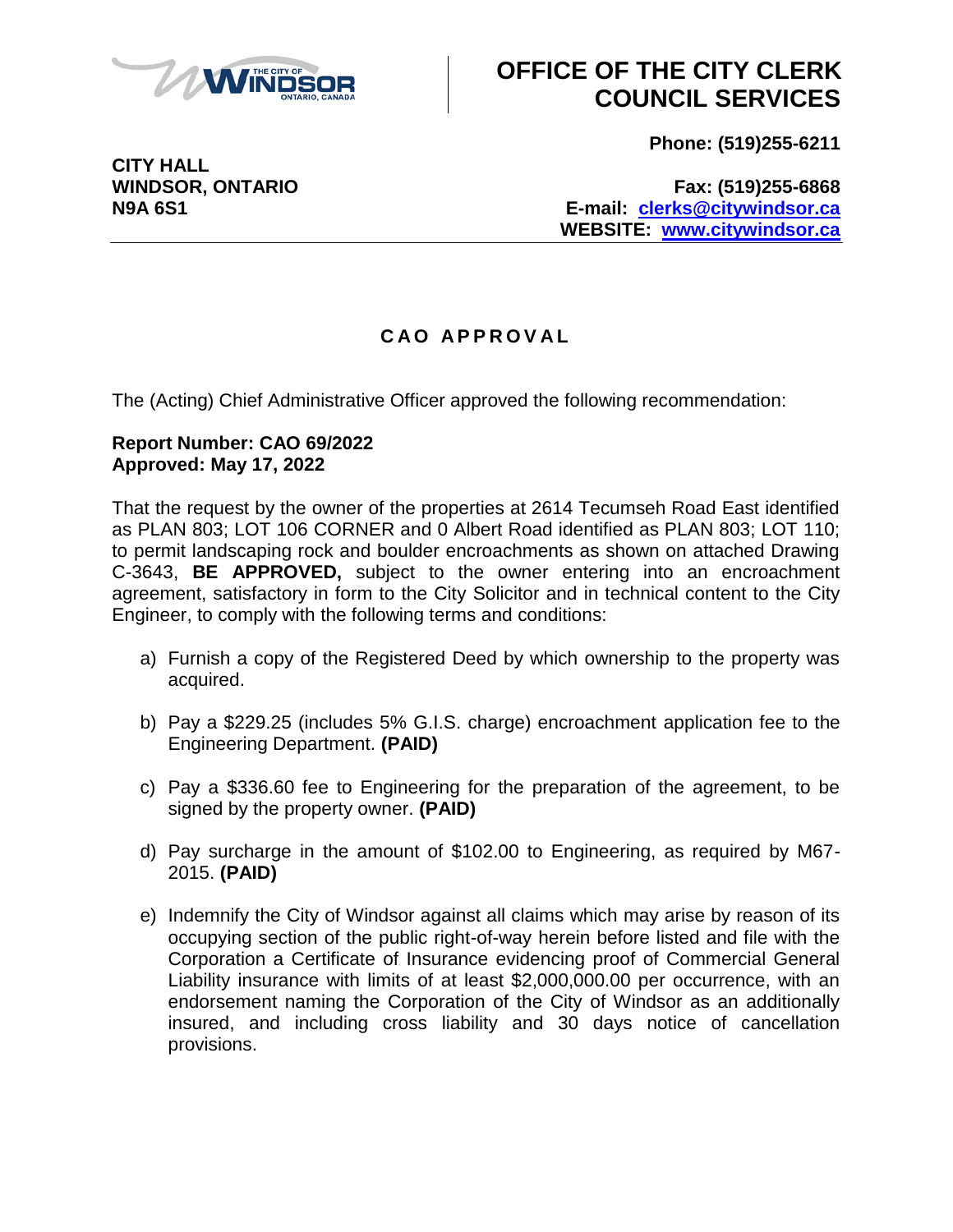

# **OFFICE OF THE CITY CLERK COUNCIL SERVICES**

**Phone: (519)255-6211**

**CITY HALL**

**WINDSOR, ONTARIO Fax: (519)255-6868 N9A 6S1 E-mail: [clerks@citywindsor.ca](mailto:clerks@citywindsor.ca) WEBSITE: [www.citywindsor.ca](http://www.citywindsor.ca/)**

The Certificate of Insurance must be satisfactory in form and content to the Risk Management Division and be provided to the Corporation at the commencement of this encroachment and annually thereafter.

- f) Pay an annual encroachment fee of \$207.45, calculated according to M67-2015, and any and all applicable provincial and federal land taxes, etc.
- g) Pay an annual inspection and billing fee of \$66.00 to the Engineering Department.
- h) Remove the encroachment and restore the area within 60 days to the condition of the surrounding area upon receipt of written notice by the City Engineer to do so.
- i) The applicant agrees to obtain a Street Opening Permit at a cost of \$212.00 for the subject encroachment.
- j) The agreement shall be for 20 years from the agreement execution date or change of zoning or change in ownership, whichever comes first.

And further, that the Chief Administrative Officer and City Clerk **BE AUTHORIZED** to sign the agreement, satisfactory in form to the City Solicitor and in technical content to the City Engineer, in accordance with Bylaw 208-2008 as the authority of encroachments.

> Report Number: CAO 69/2022 Clerk's File: SW/14393

*Anna Ciacelli*

Deputy City Clerk/Supervisor of Council Services May 19, 2022

Department Distribution

| Technologist I                               |  |  |                                   |  |
|----------------------------------------------|--|--|-----------------------------------|--|
| Manager of Right-of-Way                      |  |  |                                   |  |
|                                              |  |  | Executive Director of Engineering |  |
| <b>Deputy City Engineer</b>                  |  |  |                                   |  |
| <b>Commissioner, Infrastructure Services</b> |  |  |                                   |  |